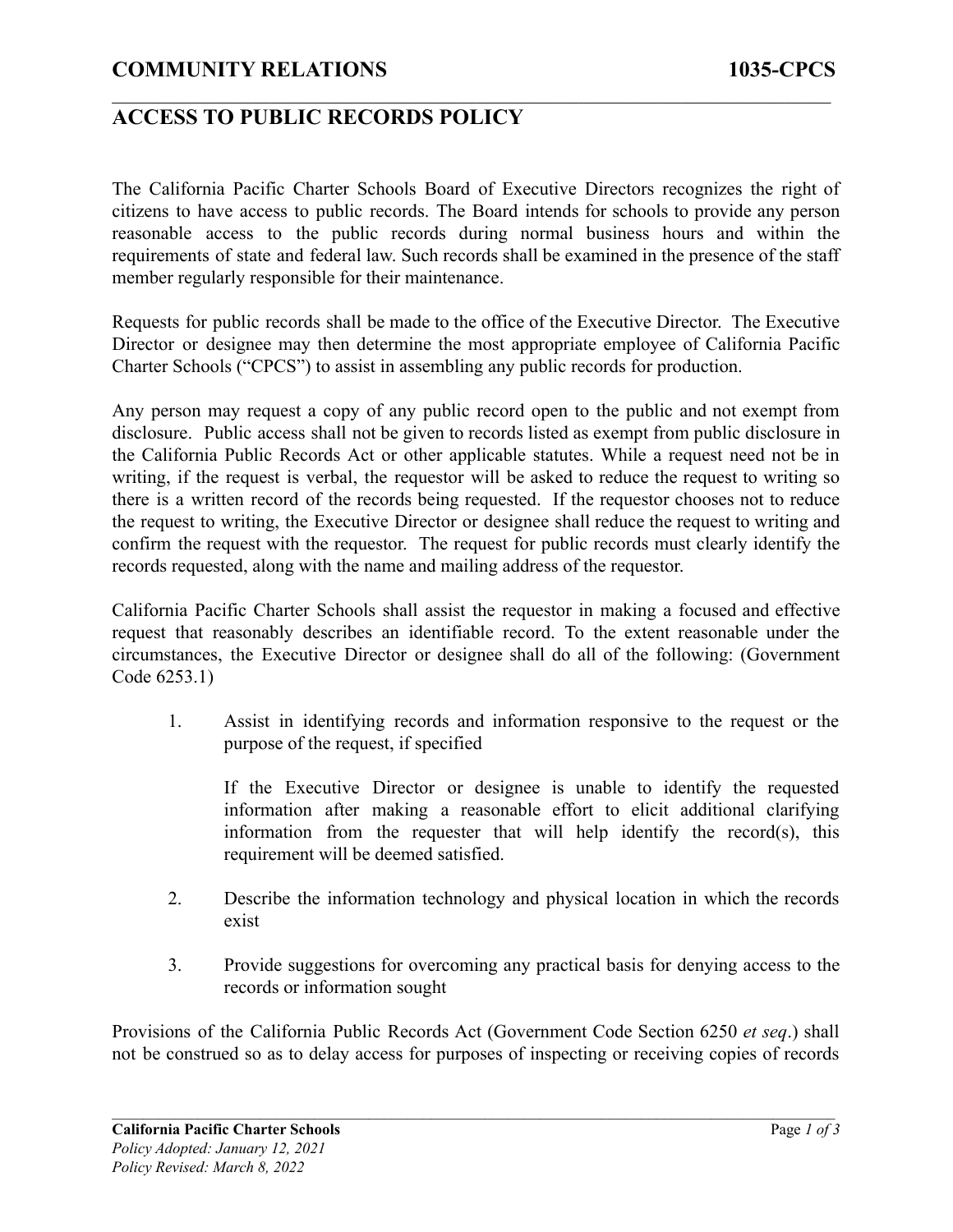# **COMMUNITY RELATIONS 1035-CPCS**

### **ACCESS TO PUBLIC RECORDS POLICY**

open to the public. Any notification denying a request for public records shall state the name and title of each person responsible for the denial.

 $\mathcal{L}_\mathcal{L} = \{ \mathcal{L}_\mathcal{L} = \{ \mathcal{L}_\mathcal{L} = \{ \mathcal{L}_\mathcal{L} = \{ \mathcal{L}_\mathcal{L} = \{ \mathcal{L}_\mathcal{L} = \{ \mathcal{L}_\mathcal{L} = \{ \mathcal{L}_\mathcal{L} = \{ \mathcal{L}_\mathcal{L} = \{ \mathcal{L}_\mathcal{L} = \{ \mathcal{L}_\mathcal{L} = \{ \mathcal{L}_\mathcal{L} = \{ \mathcal{L}_\mathcal{L} = \{ \mathcal{L}_\mathcal{L} = \{ \mathcal{L}_\mathcal{$ 

CPCS may charge for copies of public records or other materials requested by individuals or groups. The charge, based on the direct cost of duplication, has been set by the Board of Executive Directors at \$.10 per page. The direct cost of duplication includes the pro rata expense of the copying equipment used and the pro rata expense in terms of staff time required to produce the copy. It does **not** include the cost of locating, retrieving, or inspecting records.

When a request requires data compilation, extraction, or programming to produce the record, the Requestor shall bear the cost of producing a copy of the record, including the cost to construct a record, and the cost of programming and computer services.

Requests to waive associated fees related to the direct cost of duplication shall be submitted to the Executive Director's Office.

In response to a request for public records sent or received on an employee's personal devices or accounts, CPCS shall disclose all public records that can be located with reasonable effort and that are otherwise subject to disclosure under the California Public Records Act. CPCS's search for such public records shall be reasonably calculated to locate responsive documents. To fulfill such a request for public records, employees of CPCS may be asked to search for and disclose all responsive disclosable public records maintained on the employee's personal devices or accounts.

Within ten (10) days of receiving any request for a copy of records, the Executive Director or designee shall determine whether the request seeks copies of disclosable public records in the possession of CPCS, shall promptly inform the person making the request of CPCS's intent to comply with the request, and shall indicate the date that the disclosable public records shall be made available.

In unusual circumstances, the Executive Director may extend the 10-day time period for an additional 14 days by providing written notice to the requestor and setting forth the reasons for the extension and the date on which a determination is expected to be made. Unusual circumstances include, but only to the extent reasonably necessary to properly process the request, the following:

- 1. The need to search for and collect the requested records from field facilities or other locations that are separate from the office processing the request;
- 2. The need to search for, collect, and appropriately examine a voluminous amount of separate and distinct records that are demanded in a single request;